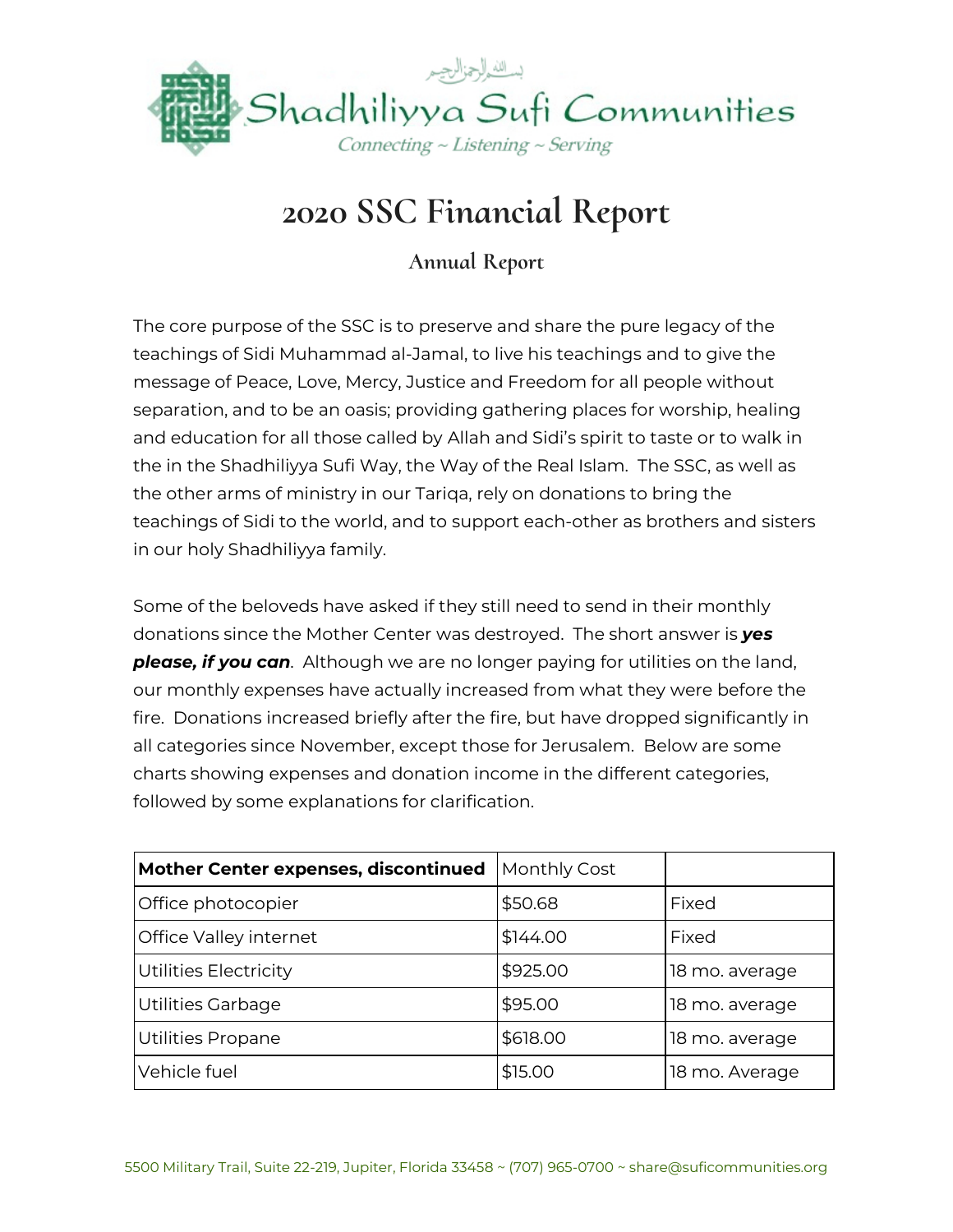

| Vehicle Insurance              | \$32.75    | Fixed          |
|--------------------------------|------------|----------------|
| Vehicle repairs                | \$159.38   | 18 mo. Average |
| Mother Center maint. & repairs | \$1,468.19 | 18 mo. Average |
| <b>Expenses discontinued</b>   | \$3,508.00 |                |

| <b>National SSC ongoing expenses</b> | Monthly average<br>Type<br>or projected cost |                |  |
|--------------------------------------|----------------------------------------------|----------------|--|
| Office Ooma internet phone           | \$71.02                                      | Fixed          |  |
| Bank & Acctg. service charges        | \$30.00                                      | Fixed          |  |
| <b>Bento Debit cards</b>             | \$29.00                                      | Fixed          |  |
| Merchant & Credit Card fees          | \$697.23<br>18 mo. average                   |                |  |
| Quickbooks online                    | \$93.75                                      | Fixed          |  |
| <b>Website Godddy</b>                | \$18.53                                      | Fixed          |  |
| <b>Website Formstack</b>             | \$59.25                                      | Fixed          |  |
| Website Mailchimp                    | \$34.99                                      | Fixed          |  |
| Websire Site 5 web hosting           | \$7.95                                       | Fixed          |  |
| Website JMA web connector            | \$29.00                                      | Fixed          |  |
| Secretary of State fees              | \$5.00                                       | Fixed          |  |
| Misc. Office expenses                | \$60.36                                      | 18 mo. Average |  |
| Instant teleseminar                  | \$47.00                                      | Fixed          |  |
| PO Box rental                        | \$22.83                                      | Fixed          |  |
| Postage & shipping                   | \$43.66                                      | 18 mo. Average |  |
| Microsoft office                     | \$8.34<br>Fixed                              |                |  |
| Zoom                                 | \$40.83<br>Fixed                             |                |  |
| Pope Valley property tax             | \$546.93<br>Fixed                            |                |  |
| Legal fees \$14,772. in 2020         | \$1,000.00<br>Variable                       |                |  |
| Directors insurance                  | \$90.83                                      | Fixed          |  |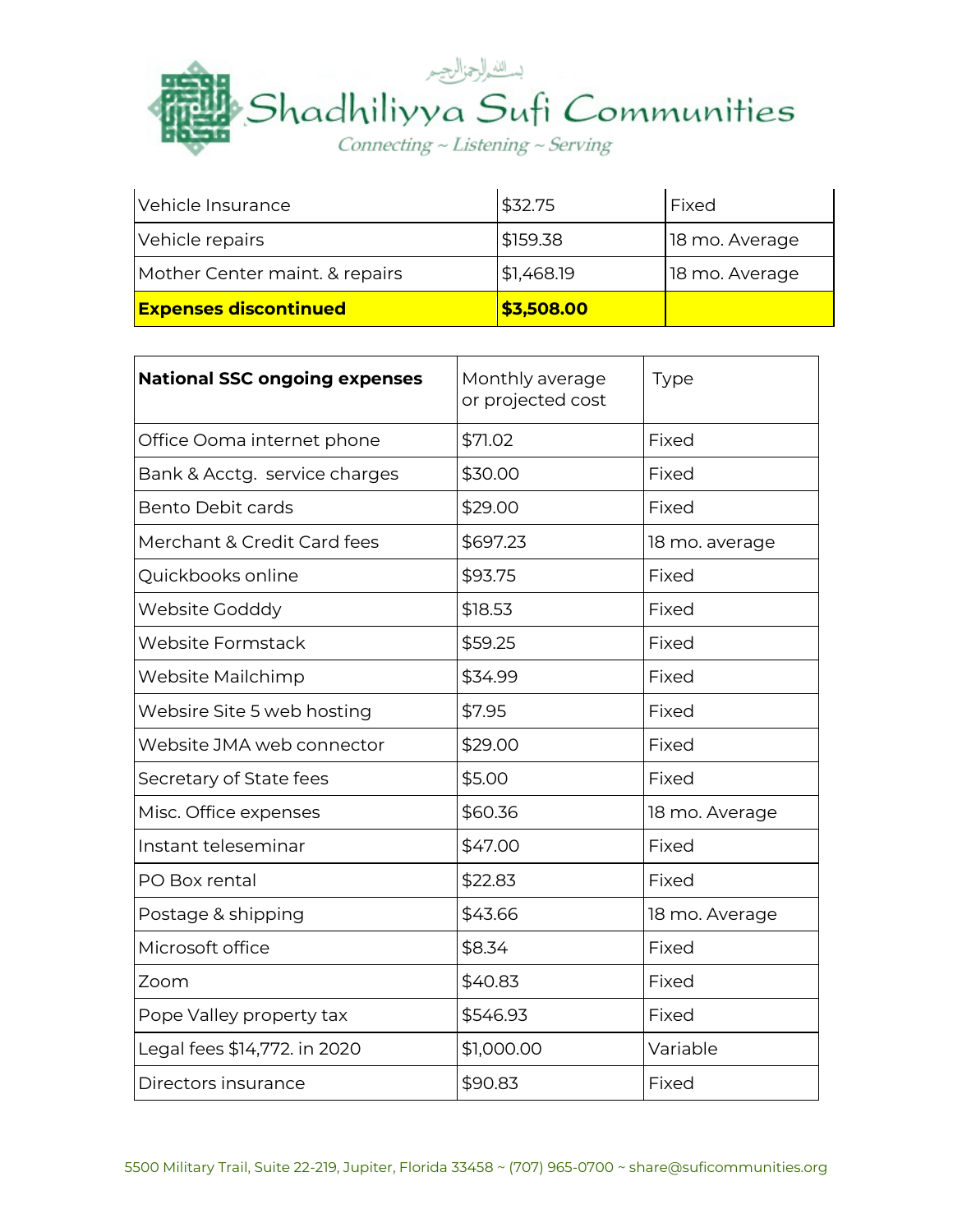

| Liability insurance on the land   | \$300.00   | Unknown |
|-----------------------------------|------------|---------|
| Bookkeeper & Accountant           | \$2,000.00 | Unknown |
| Donor Management Software         | \$200.00   | Unknown |
| Administrative Assistant          | \$2,500.00 | Unknown |
| <b>Projected monthly expenses</b> | \$7,936.50 |         |

Notes about the figures:

- These do not include special expenses from the fire that were paid for from the fire insurance money. We don't yet know the total cost of the debris-removal. The soil tests showed toxicity on one area, so there is more work to be done. The land will be appraised this month, and then the final fees owing to the Mortgage Circle will be paid.
- We have hired a bookkeeper and an accountant. The existing bookkeeping system was terribly inefficient and required an inordinate amount of hands-on record keeping, in addition to the accounting program. The current board members don't have the time or the skills to keep the books up to date. We incurred an initial outlay of \$6,000 to catch-up on the backlog of posting, reconcile the year-end, and clean-up the balance sheet. Going forward we anticipate between 4-10 hrs./week of bookkeeping and 2-3 hrs./month of accounting. During Ramadan, halwas and programming events, when there is an increase in donation activity, the bookkeeping hours will be closer to 10 hrs./week. We are now be able to provide quarterly financial reports in the community newsletters, or by request.
- We will be getting donor management software (a CRM customer management system) that will increase the efficiency and accuracy of our donation record keeping. A CRM will reduce the number of hours for a bookkeeper, lowering that expense. Again, an initial outlay of money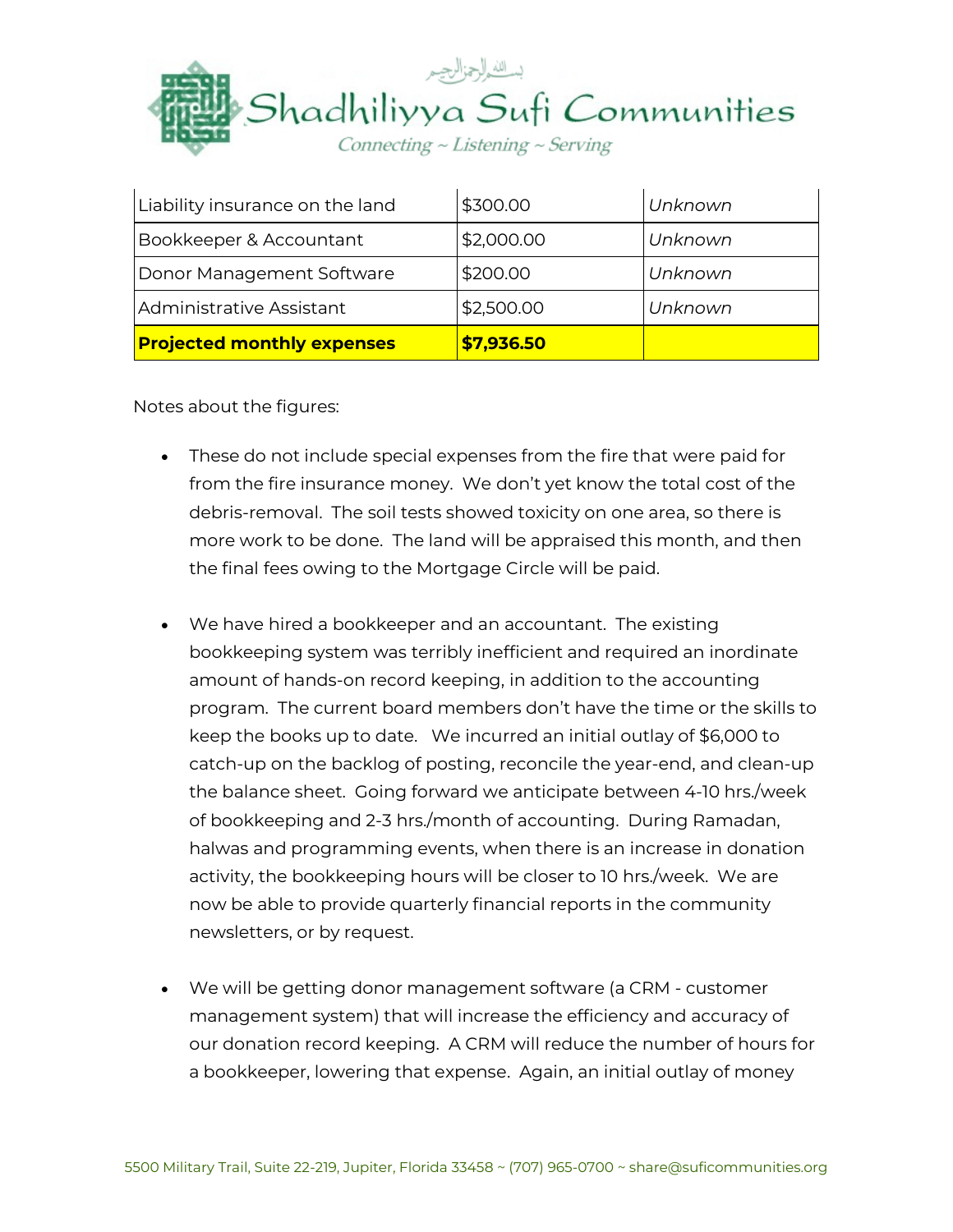

will be necessary to set it up, input data, and learn the use of the system. These costs are not yet determined.

- We have hired a part-time administrative assistant. Since the staff were laid off at the Mother Center the board has met every 2 weeks, taking breaks only during Ramadan. The board committees meet weekly. The current board members are working at their fullest capacity and need administrative support.
- The board has earmarked \$30,000 for a new website and construction is currently underway, with an anticipated launch date in early April, *insha'llah*. This will serve as the multi-faceted, up-to-date communications hub for the wider Tariqah, for both beloveds and spiritual seekers.
- The board has also earmarked \$10,000 for board development. We have contracted with two beloved consultants in the community over the next 4 months to coach us as we review the SSC board structure and culture, mission, goals, bylaws, and as we practice team and leadership competencies, decision-making and conflict resolution skills.
- By the time the next newsletter goes out at the end of March, we will have a better idea of what our monthly costs are. We should also know the total amount of the expenditures that were associated with the fire and the amount of insurance money that remains to be held in trust.

## **Donation activity:**

Most of our programming events are offered by donation, so that anyone can attend. The programming donations that are received are divided as follows; 1/3 goes to Jerusalem, 1/3 goes to SSC operating expenses, and 1/3 goes to paying the teachers a stipend. The donations to the Beloveds in Need Fund increased